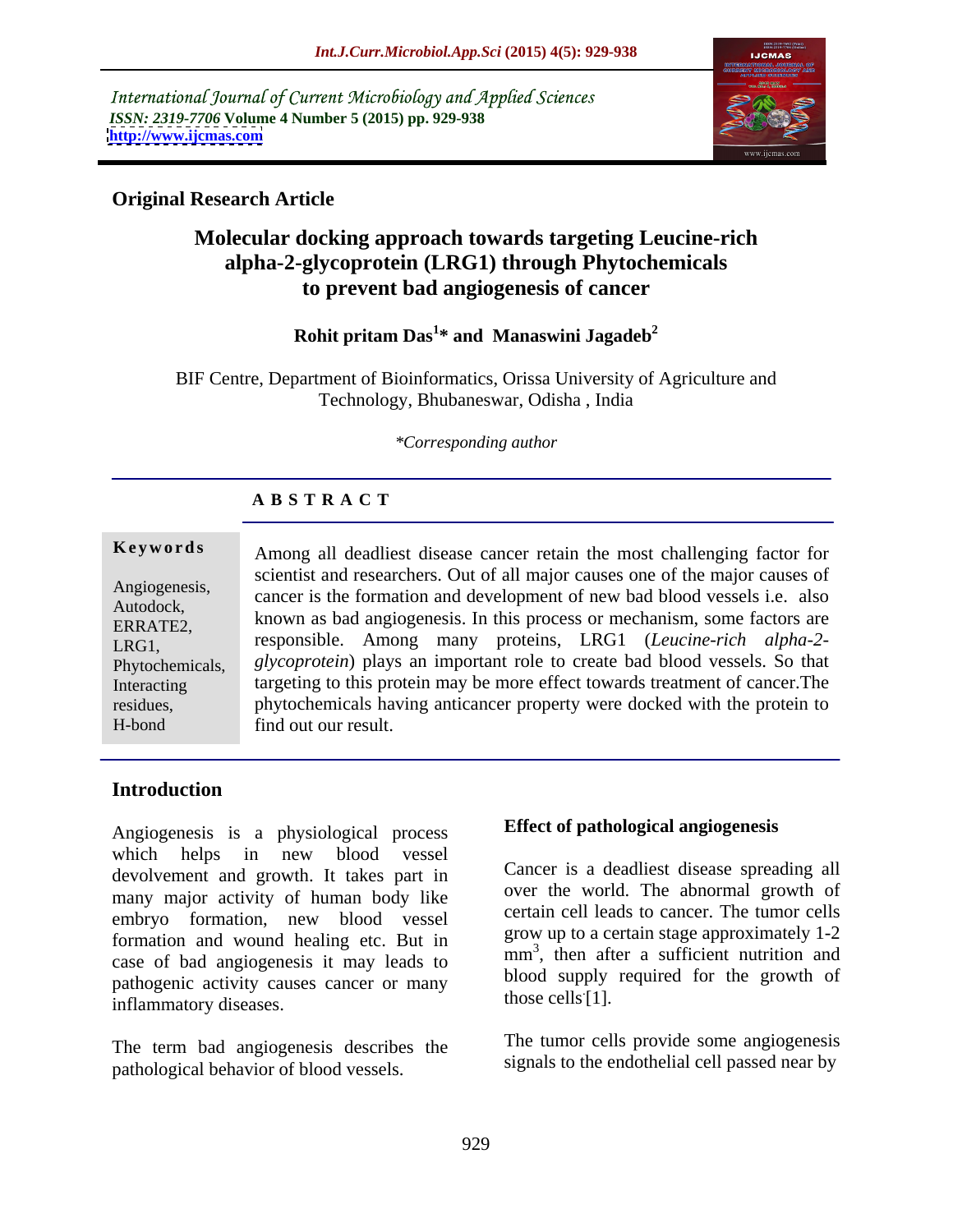the tumor cell. Some receptor present in endothelial cell surface adopt the signal

chemical constituent also have some disease phytochemicals are playing an massive role

some therapeutic target effect in diabetes

Phytochemicals have some properties like

which prevent us from oxidative risk, and LRG1. also help to reduces the chances of growing cancer in our body. Materials and Method

**Anti bacterial and Anti cancer properties:-**phytochemical released from **validation** garlic shows the properties of anti bacterial activity. Also have some anti cancer The primary sequence of LRG1 (entry property [2] phytochemicals like allicin (garic) Showing the anticancer property also SWISS-PROT/UniProt KB (ID, P02750). help full in anti angiogenesis process [3]. The secondary structure of LRG1 was

### **Related work**

arrived from tumor cell. After receiving the As it is well known that angiogenesis is signal a new blood supply is formed towards responsible for many important biological the tumor cells this phenomenon called as activity in our body like development, bad angiogenesis otherwise pathological reproduction, wound healing, new blood angiogenesis. vessel growth etc. however angiogenesis **Phytochemicals** new blood formation may lead to tumor Phytochemicals are the chemical constituent arrest after a certain stage then tumor cells of plant naturally present in plant. These are self capable of promote angiogenesis by preventive capacity. Now a day's include vascular endothelial growth factor. towards disease prevention. There are many as LRG1 in mouse retinal model. Researcher synthetic drugs are in use but these drugs found that LRG1 promote bad angiogenesis have shown some side effects. So to avoid in abnormal retinal blood vessel disease. In this, here in our study we used their study report they believed that the phytochemicals as our drug product. We inhibition of LRG1 is a therapeutic effect in have taken some phytochemicals which is future cancer treatment[4]. They also having anticancer property. suggested that LRG1 play a vital role in bad In another study report it was clearly effective role in natural angiogenesis [4]. identify that genistein and curcumin has also This information about LRG1 makes the [10] On the other side Phytochemicals also play **Phytochemical properties** the basis of their richness in diet [5]. mention bellow. properties[6][7]. In the current study authors **Antioxidant properties:-** some disease like Angiogenesis by taking phytochemicals have antioxidant properties Phytochemicals as a therapeutic target on also helps in harm full angiogenesis where growth that leads to cancer. Tumor growth producing several angiogenic factors, The researcher discovered a protein named angiogenesis rather than it has some less protein an especially valid therapeutic target. the same crucial role for disease target on Scientist now research about the effect of phytochemicals due to it's anticancer put their effort on targeting such dared full LRG1.

### **Materials and Method**

### **Structure prediction and structure validation**

name, A2GL\_HUMAN) was taken from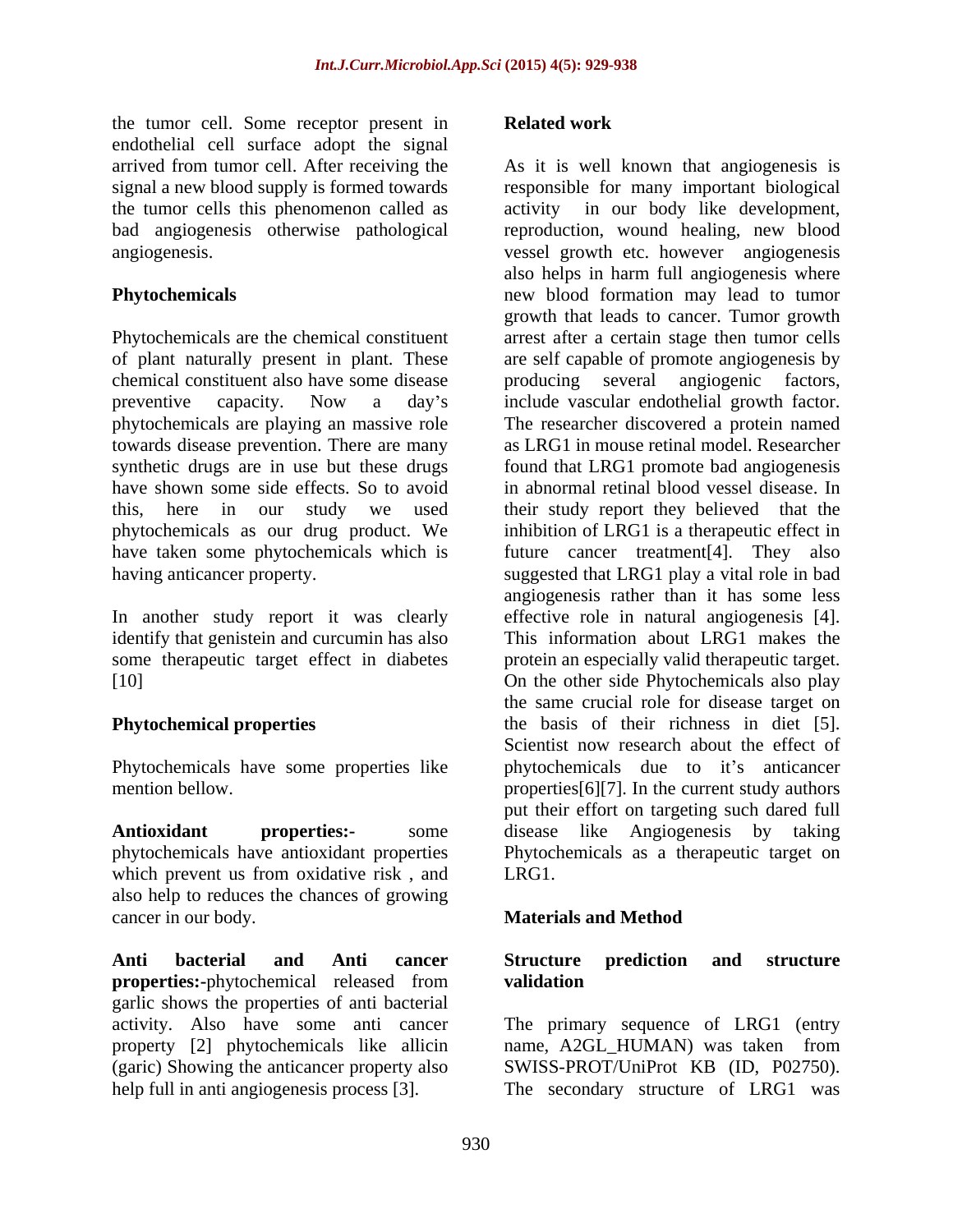[\(https://npsa-prabi.ibcp.fr/cgi-bin/](https://npsa-prabi.ibcp.fr/cgi-bin/) secpred\_ sopma.pl). The structure has shown that predicted model was gone through energy Rampage[\(http://mordred.bioc.cam.ac](http://mordred.bioc.cam.ac).uk/~ra current study are:- β-carotene, anthocyanins, pper/rampage.php). 3D structure quality was verified by ProSA [\(http://prosa.services](http://prosa.services). came.sbg.ac.at/prosa.php)

effect upon various cancer [8][9] was minimization was done by using docking parameters, and hydrogens atom plot [Fig 5]. were added to polar region into the LRG1

predicted by using SOPMA server PDB files. The structures of phytochemicals 42.94% is occupied by alpha helix. Tertiary database of the National Center of structure prediction was formed but Phyre2 Biotechnology information (NCBI). The server [\(http://www.sbg.bio.ic.ac.uk/](http://www.sbg.bio.ic.ac.uk/) phytochemicals structures were downloaded phyre2/) with 100% confidence. After the in SDF format, converted into PDB format tertiary structure was performed, the by using PyMol software. A grid was set by minimizing process by ModRefiner ligands to docked with each amino acid [\(http://zhanglab.](http://zhanglab) ccmb.umich. present in protein. For each ligand, one edu/ModRefiner/). Then it was validated by hundred positions run were performed. The Errat2 of the Saves web server and ligands/phytochemicals selected for the were taken from Pubchem [\(http://ncbi.nlm.nih.gov/pccompound](http://ncbi.nlm.nih.gov/pccompound)) covering the whole protein as it allows the current study are:-  $\beta$ -carotene, anthocyanins, genistein, ellagic acid, limonene, allicin, curcumin.

**Molecular docking of LRG1 model with** collected from UniProt (PO2750). It has **phytochemicals** observed that the protein is 347 amino acid After validation process molecular docking Secondary structure were predicted by between energy minimized predicted SOPMA SERVER [Fig 2]The tertiary structure of LRG1 and phytochemicals structure was predicted by using Phyre2 selected on the basis of their involvement with 100% confidence[Fig 3]. The energy accomplished using the AutoDock-4.2 ModRefiner. The RMSD was found as 0.291 algorithm [\(http://autodock.scripps.edu/](http://autodock.scripps.edu/)). For [Fig 4]which gives an impression of a better doing AutoDock, we were gone through result. Then the predicted structure was different protocols like Kollman charges, validated with the help of Ramachandran The primary sequence of LRG1 was in length and extracellular in location. minimization was done by using plot  $[Fig 5]$ .

**Table.1** Molecular Docking analysis of phytochemicals with LRG1 protein

| Sl no. Drugs name                    | Docked energy | KI value   | Inter molecular energy |
|--------------------------------------|---------------|------------|------------------------|
|                                      |               |            |                        |
| Beta-carotene                        |               | 854.01uM   | 11.0 <sub>c</sub>      |
| Anthocyanins                         |               | 1.57uM     | $\Omega$<br>$-0.44$    |
| Genistein                            | $-8.06$       | $1.23$ uM  | $-7.4.$                |
| Elargic acid                         |               | 3.08uM     | $-0.1$                 |
| $\overline{\phantom{a}}$<br>Limonene | .∪.∠ /        | $25.31$ uM | -6.5′                  |
| Allicin                              | $-5.11$       | 179.15uM   |                        |
| Curcum                               | -10.0         | 46.6nM     | .1299                  |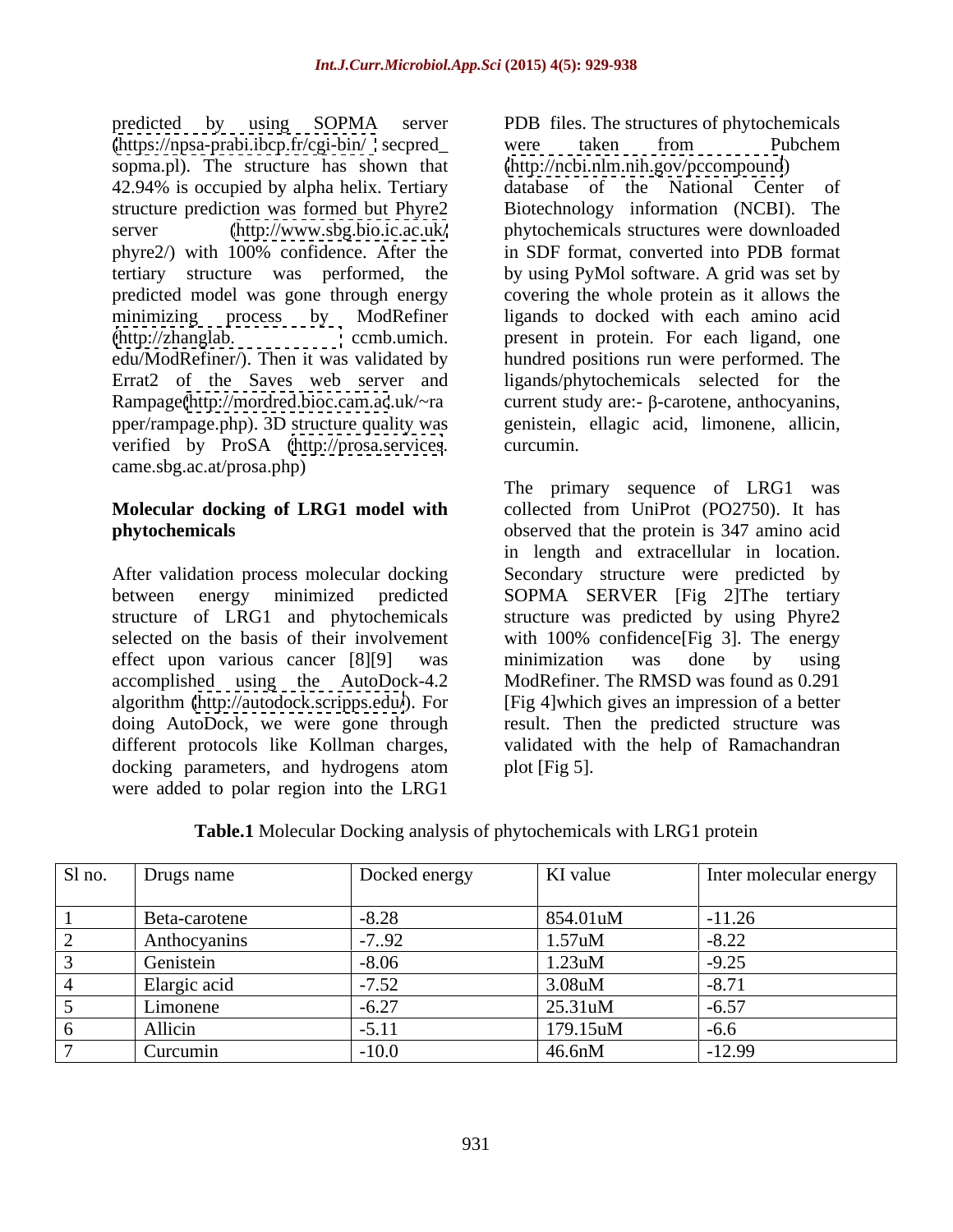| <b>Interacting residues</b>                                                  | <b>H</b> -bond residue | <b>Bomd</b> Bond |                 |
|------------------------------------------------------------------------------|------------------------|------------------|-----------------|
|                                                                              |                        |                  | length   Energy |
| TYR65, GLY64, LEU66, PRO67, ALA68, PRO63, ILE62,                             |                        |                  |                 |
| LEU87, PRO84, GLU61, HIS82, THR81, LEU80                                     |                        |                  |                 |
| LEU131, PRO133, PRO132, LUE131, PHE136, GLN137, TRP159, HIS161, LEU131(OH)   |                        | 2.885            |                 |
| GLY162                                                                       |                        |                  |                 |
| PRO133, GLY134, PRO132, LEU131, PHE136, GLU156, VAL154,                      | $\vert$ GLU156(O.H)    | 2.161            | $-3.689$        |
| TRP159, HIS169                                                               |                        |                  |                 |
| PRO133, LUE131, PHE136, TRP159, HIS161, SER158, VAL157, GLU156   GLU156(H.O) |                        | 1.853            | $-3.36$         |
|                                                                              |                        |                  |                 |
|                                                                              |                        |                  |                 |
| PRO133, GLY134, PRO132, LEU131, PHE136, TRP159                               |                        |                  |                 |
| GLY162, HIS161                                                               |                        |                  |                 |
| PHE136, PRO133, LEU131, GLY134, LEU135, PHE136, GLY162,                      | PHE136(O.H)            | 2.076            | $-5.874$        |
| TRP159, HIS161, LEU160                                                       |                        |                  |                 |
| PRO133, GLY130, THR129, LEU131, PRO132, GLY134, LEU135,                      | LEU131(H.0)            | 2.184            | $-1.575$        |
| PHE136, TRP159, HIS161, VAL157, GLU156, VAL154, GLU153                       | GLY134(O.H)            | 2.09             | $-5.036$        |
|                                                                              | PHE136(O.H)            | 1.847            | $-2.652$        |
|                                                                              | $\vert$ GLU153(OH)     | 1.911            | $-6.904$        |

| <b>Table.2</b> Interacting residues with H-bond with bond length and bond energy |  |
|----------------------------------------------------------------------------------|--|
|                                                                                  |  |

# **Structure prediction and validation of LRG1 protein model**

|                      |  | SOPMA result for: P02750 |                                                                         |  |
|----------------------|--|--------------------------|-------------------------------------------------------------------------|--|
|                      |  |                          |                                                                         |  |
|                      |  |                          |                                                                         |  |
|                      |  |                          | MSSWSRQRPKSPGGIQPHVSRTLFLLLLLLAASAWGVTLSPKDCQVFRSDHGSSISCQPPAEIPGYLPADT |  |
|                      |  |                          |                                                                         |  |
|                      |  |                          | VHLAVEFFNLTHLPANLLQGASKLQELHLSSNGLESLSPEFLRPVPQLRVLDLTRNALTGLPPGLFQASA  |  |
|                      |  |                          |                                                                         |  |
|                      |  |                          | TLDTLVLKENQLEVLEVSWLHGLKALGHLDLSGNRLRKLPPGLLANFTLLRTLDLGENQLETLPPDLLRG  |  |
|                      |  |                          |                                                                         |  |
|                      |  |                          | PLQLERLHLEGNKLQVLGKDLLLPQPDLRYLFLNGNKLARVAAGAFQGLRQLDMLDLSNNSLASVPEGLW  |  |
|                      |  |                          |                                                                         |  |
|                      |  |                          | ASLGQPNWDMRDGFDISGNPWICDQNLSDLYRWLQAQKDKMFSQNDTRCAGPEAVKGQTLLAVAKSQ     |  |
|                      |  |                          |                                                                         |  |
|                      |  |                          |                                                                         |  |
| Sequence length: 347 |  |                          |                                                                         |  |
|                      |  |                          |                                                                         |  |

| SOPMA : |  |  |
|---------|--|--|
|---------|--|--|

| Alpha helix<br>149 is 42.94%<br>(Hh) :        |  |  |
|-----------------------------------------------|--|--|
| $3_{10}$ helix<br>$0$ is $0.00$ %<br>$(Gg)$ : |  |  |
| Pi helix<br>$0.00$ %<br>$(Ii)$ :<br>0 is      |  |  |
| Beta bridge<br>$0$ is $0.00$ %<br>$(Bb)$ :    |  |  |
| Extended strand (Ee) :<br>35 is 10.09%        |  |  |
| 32 is 9.22%<br>$(Tt)$ :<br>Beta turn          |  |  |
| Bend region<br>$0$ is $0.00$ %<br>$(Ss)$ :    |  |  |
| $(Cc)$ : 131 is 37.75%<br>Random coil         |  |  |
| $0$ is $0.00$ %<br>Ambiguous states (?) :     |  |  |
| $0.00$ %<br>Other states<br>) is              |  |  |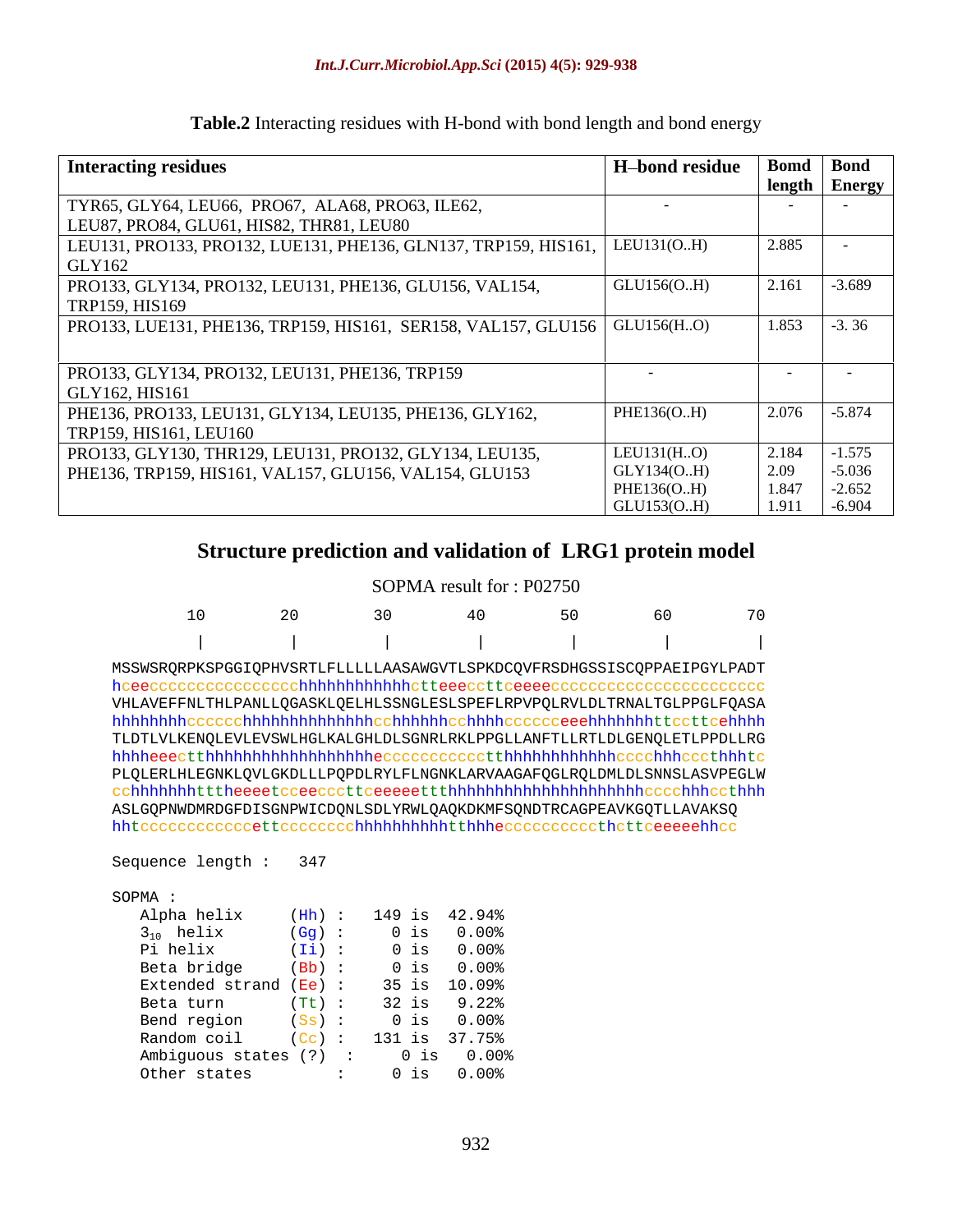

**Fig.2** Secondary structure prediction by SOPMA





**Fig.4** Refined(energy minimized) structure of LRG1 produced by ModRefiner



RMSD=0.291, TM-score=0.9962 to initial model

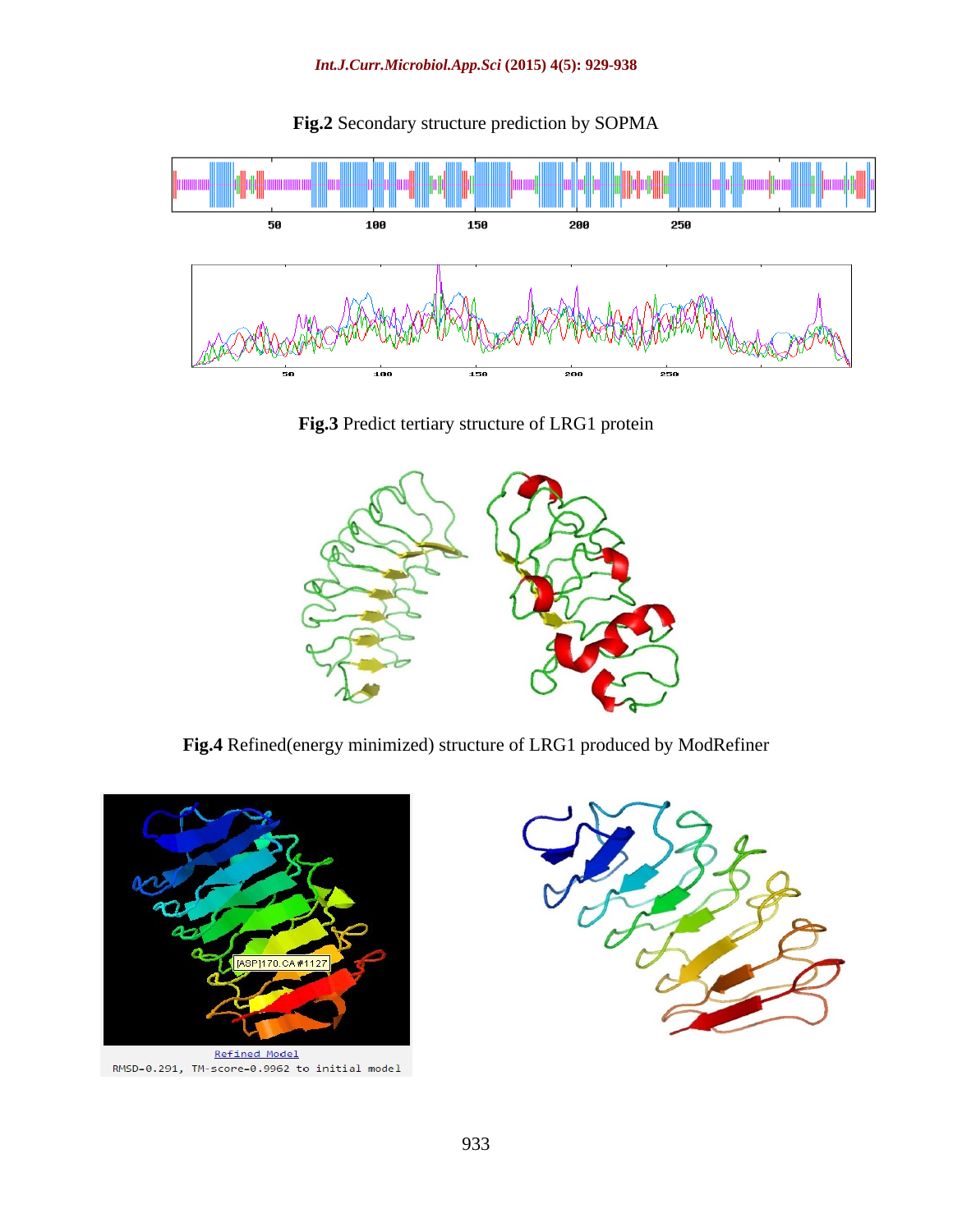### *Int.J.Curr.Microbiol.App.Sci* **(2015) 4(5): 929-938**



# **Fig.5** Tertiary structure validation by Ram page

### Evaluation of residues

Residue [ 126 :ASN] ( -93.77,-168.80) in Allowed region Residue [ 114 :PRO] ( 24.69, 75.96) in Outlier region Residue [ 172 :SER] ( 134.55,-127.59) in Outlier region Number of residues in favoured region (~98.0% expected) : 154 ( 98.1%) Number of residues in allowed region ( ~2.0% expected) : 1 ( 0.6%) Number of residues in outlier region : 2 ( 1.3%)

### **Fig.6** Validation of predicted structure by ERRAT2

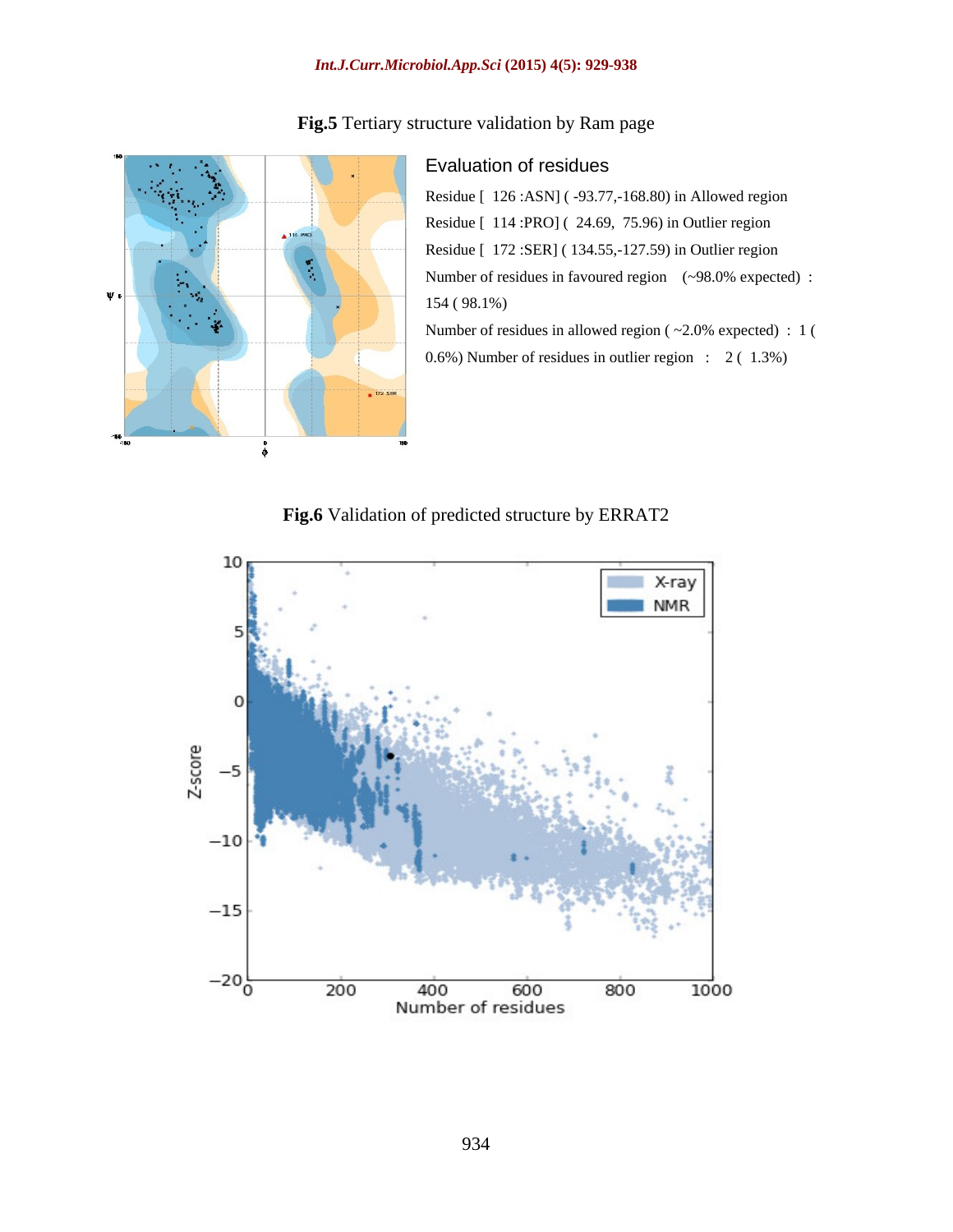**Fig.8** Showing the close interacting residues amd H-Bond of phytochemicals(solid surface) with LRG1 (a) beta-carotene (b) anthocyanins (c) genistein (d) ellagic acid (e) limonene (f) allicin (g) curreumin (g) curcumin



(a)

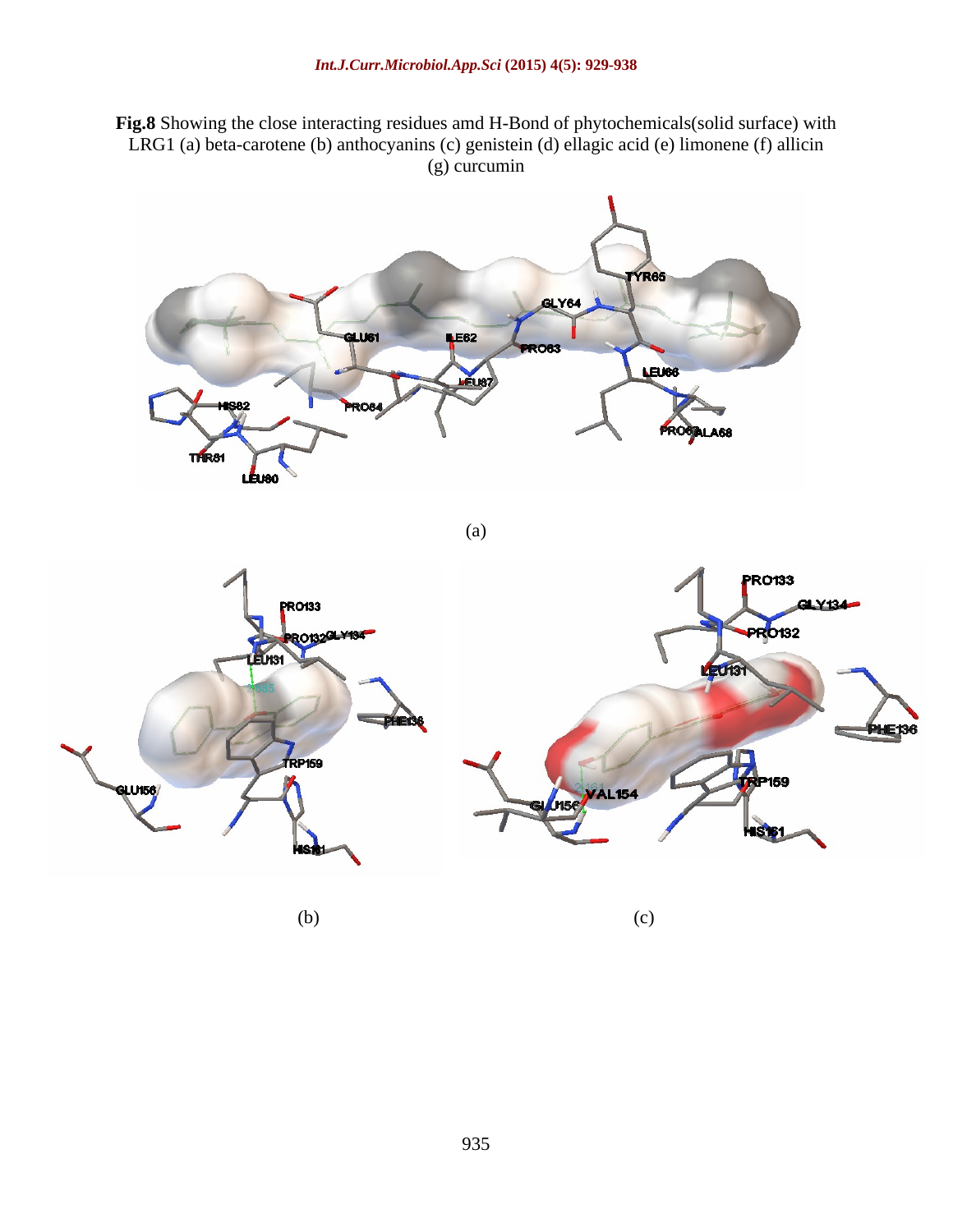

(d) (e)





 $(f)$  (g)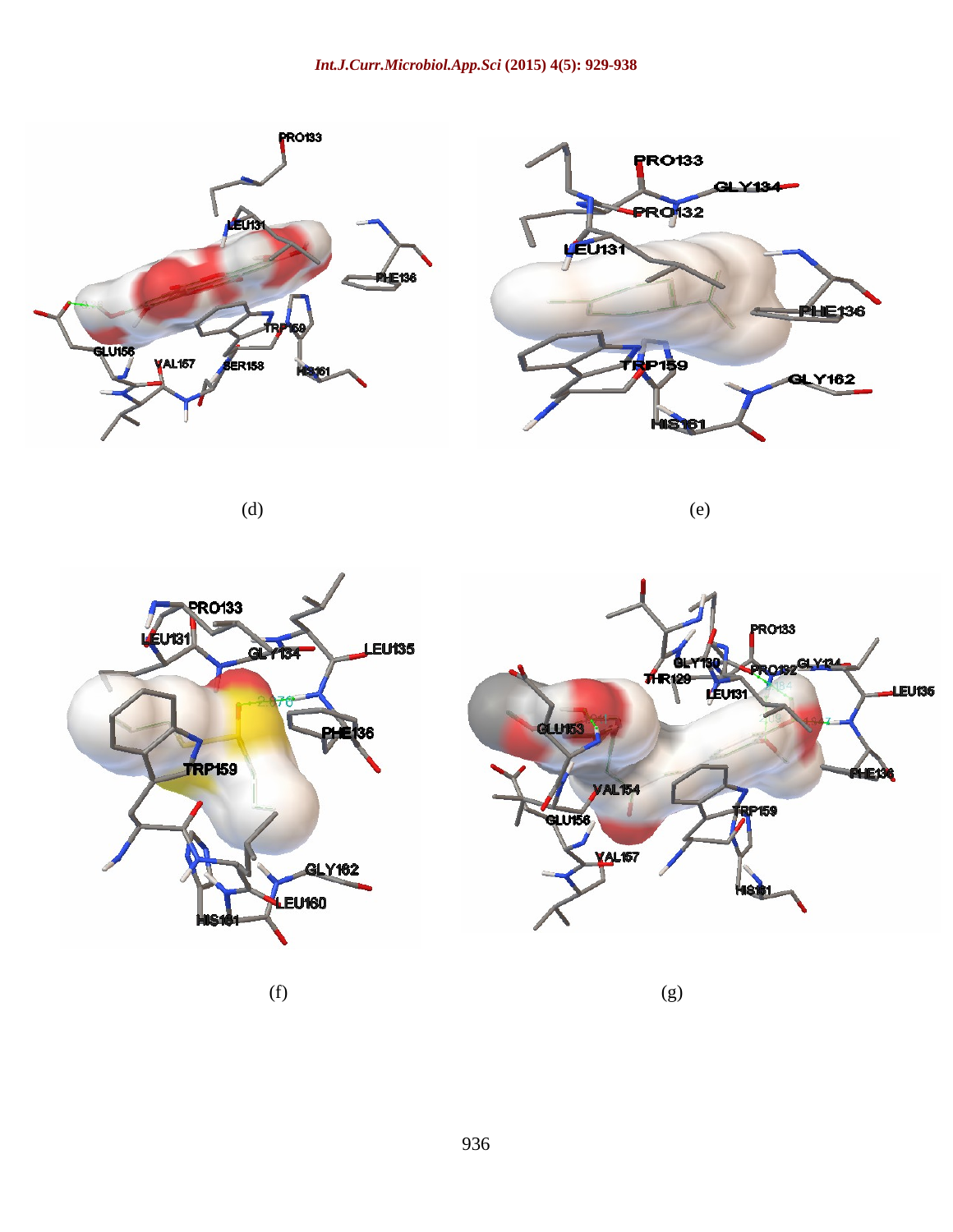6] to calculate the overall quality factor of have proved them as better. All the H-bond LRG1. The quality factor of our given (PMID ID, PM0079937). For statically internal energy, H-bond, interacting

### **Autodock analysis of LRG1 with Phytochemicals**

Here for the study of molecular docking several phytochemicals were taken on the

The modeled tertiary structure, after being out the current research work. Also, the energy minimized was taken for Autodock authors are grateful to the authorities of the analysis. It was done with all 7 Department of Bioinformatics, Centre for phytochemicals.[fig 8] The protein was Post Graduate Studies, Orissa University of prepared by adding hydrogen and kollman agriculture & Technology, Bhubaneswar, charges and with a parameter of 100 runs. It Colisha, India, for their constant was identified that all the phytochemicals encouragement and allowing this research have better binding affinity and KI value with a high H-bond energy. But usually curcumin, Genestein and  $\beta$ -carotinoid were **References** shown a high docked energy and intermolecular energy [table1]. The H-bond shows a strong interaction with T, Kojiro M. Angiogenesis in Cancer. phytochemicals as all were found within 3  $A^0$ . There are so many amino acids were  $2006;2(3):213-219$ . found near phytochemicals interaction.[table 2] Friedman M, Ravishankar S. Plant

LRG1 is identified as a better target to cure cancer as it helps in production of bad blood reduce formation of potentially vessels. The 100% confidence of predicted structure and its validation may helpful to predict new drugs against it. The energy 2012 Apr 11:60(14):3792-9. predict new drugs against it. The energy  $2012$  Apr 11;60(14):3792-9.<br>minimization which provides stability 3. Pai MH, Kuo YH, Chiang EP, Tang FY. helping to perform better docking score with S-Allylcysteine inhibits tumour

This statistics show 98.0% residues in phytochemicals. Overall, all phytochemicals allowed region which proves it as better are showing a very good docked energy but quality. The non bonded interaction between among them mostly Curcumin(-12.99), different atoms were plotted in ERRAT [Fig Beta-carotene(-11.26), Genistein (-9.25) model id 51.839. It was justified the interaction with the ligands/ phytochemicals. improvement in quality of LRG1 protein. So the predicted, refined and validated The structural model of LRG1 is publically structure of LRG1 along with these available in the Protein Model DataBase information about docked energy, KI value, score i.e Z-score for LRG1 predicted by residues, H-bond length, H-bond energy etc ProSA is -3.97[Fig 7][11]. with these phytochemicals can give a better have proved them as better. All the H-bond length and energy shows a close and strong internal energy, H-bond, interacting knowledge to create a novel drug to win over cancer.

# **Acknowledgments**

priority to inhibit the disease protein. of Biotechnology, Govt. of India, for The authors are thankful to the Department providing the BIF Centre facility to carry Odisha, India, for their constant work to be accomplished.

## **References**

- 1. Nishida N, Yano H, Nishida T, Kamura Vascular Health and Risk Management. 2006;2(3):213-219.
- 2. Rounds L, Havens CM, Feinstein Y, extracts,spices, and essential oils inactivate Escherichia coli O157:H7 and reduce formation of potentially carcinogenic heterocyclic amines in cooked beef patties.J Agric Food Chem.
- S-Allylcysteine inhibits tumour